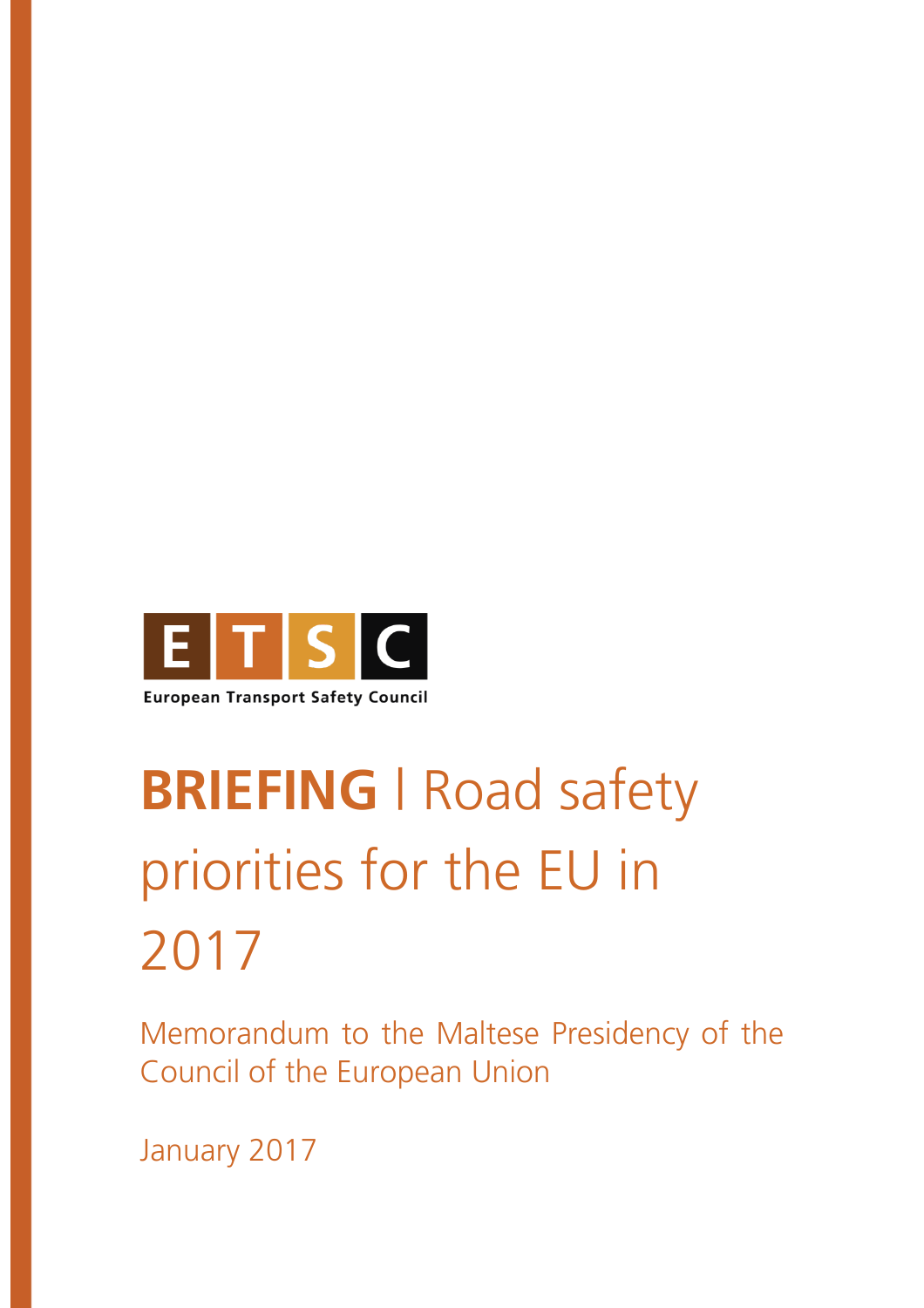### **Contents**

| Reversing the slowdown in reduction in road deaths and increase in serious injuries5   |  |
|----------------------------------------------------------------------------------------|--|
| First ever EU-wide estimate of the annual number of serious road injuries based on the |  |
|                                                                                        |  |
|                                                                                        |  |
|                                                                                        |  |
|                                                                                        |  |
|                                                                                        |  |
|                                                                                        |  |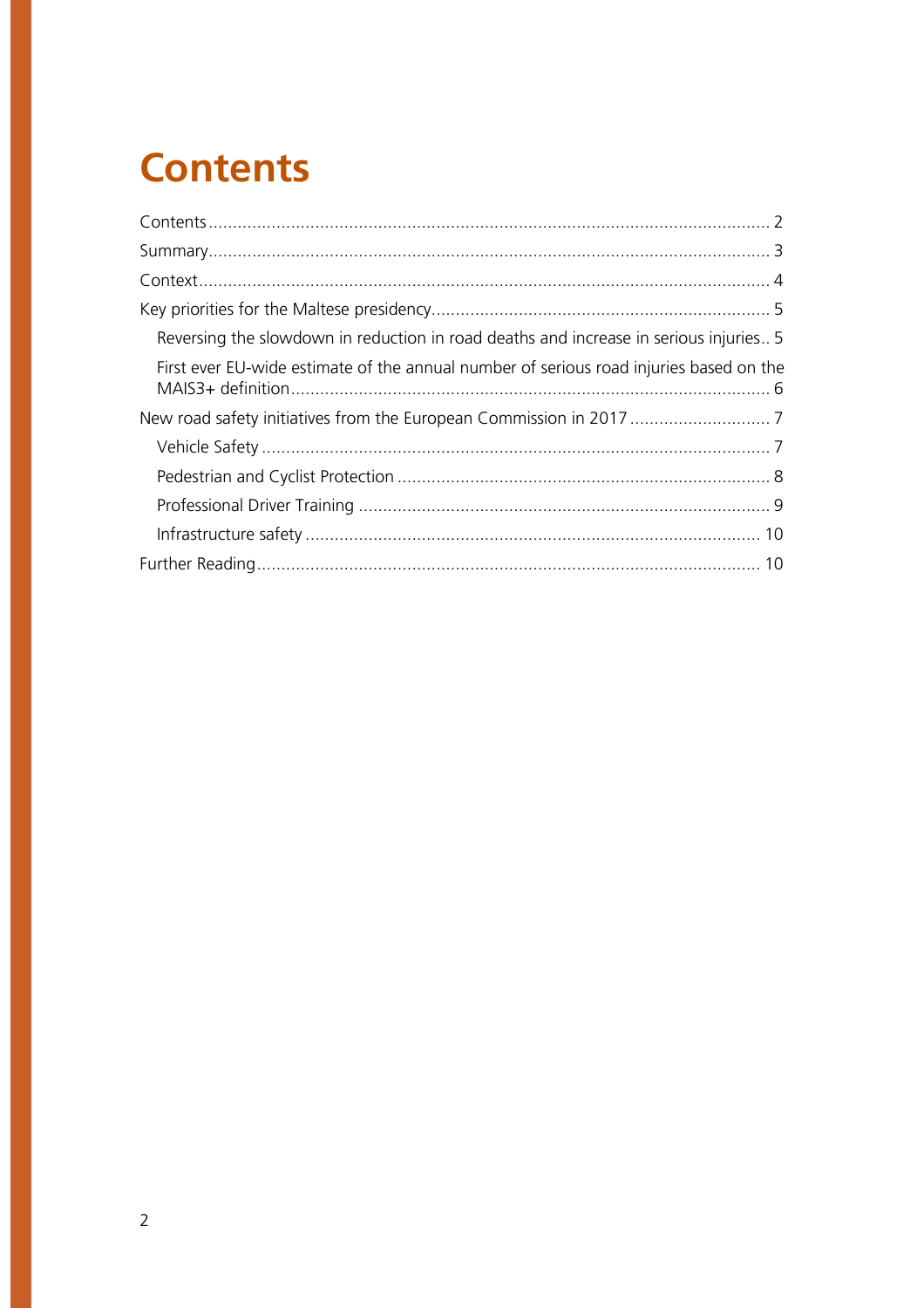## **Summary**

2015 was the second consecutive poor year for road safety: 26,300 people lost their lives on EU roads compared to 25,970 in 2014, an increase of 1%. A 9.7% annual reduction is now needed every year between 2015 and 2020 in order to reach the EU target for 2020 to halve the number of road deaths. The drastic slowdown in progress puts at risk the region's target of halving road deaths by 2020.

As well as the unbearable human cost, road casualties cost 2% of European GDP.

In this briefing, ETSC outlines its recommendations on the key EU road safety policy dossiers to be steered by the Maltese Presidency of the European Union in the first half of 2017. These include preparing for the new EU roads package, which includes several safety elements.

ETSC strongly welcomes the Maltese initiative to put road safety on the agenda with an Informal Council on road safety on the 29<sup>th</sup> of March 2017 in Valletta where the Ministers are due to adopt a Road Safety Declaration. A stakeholder conference on the  $28<sup>th</sup>$  of March will precede the Informal Council. ETSC is calling on transport ministers to back an EU target to reduce serious road injuries in the declaration.

The briefing also examines the upcoming policy initiatives from the European Commission including progress towards the 2020 target with recommendations for maximising the results of road safety work.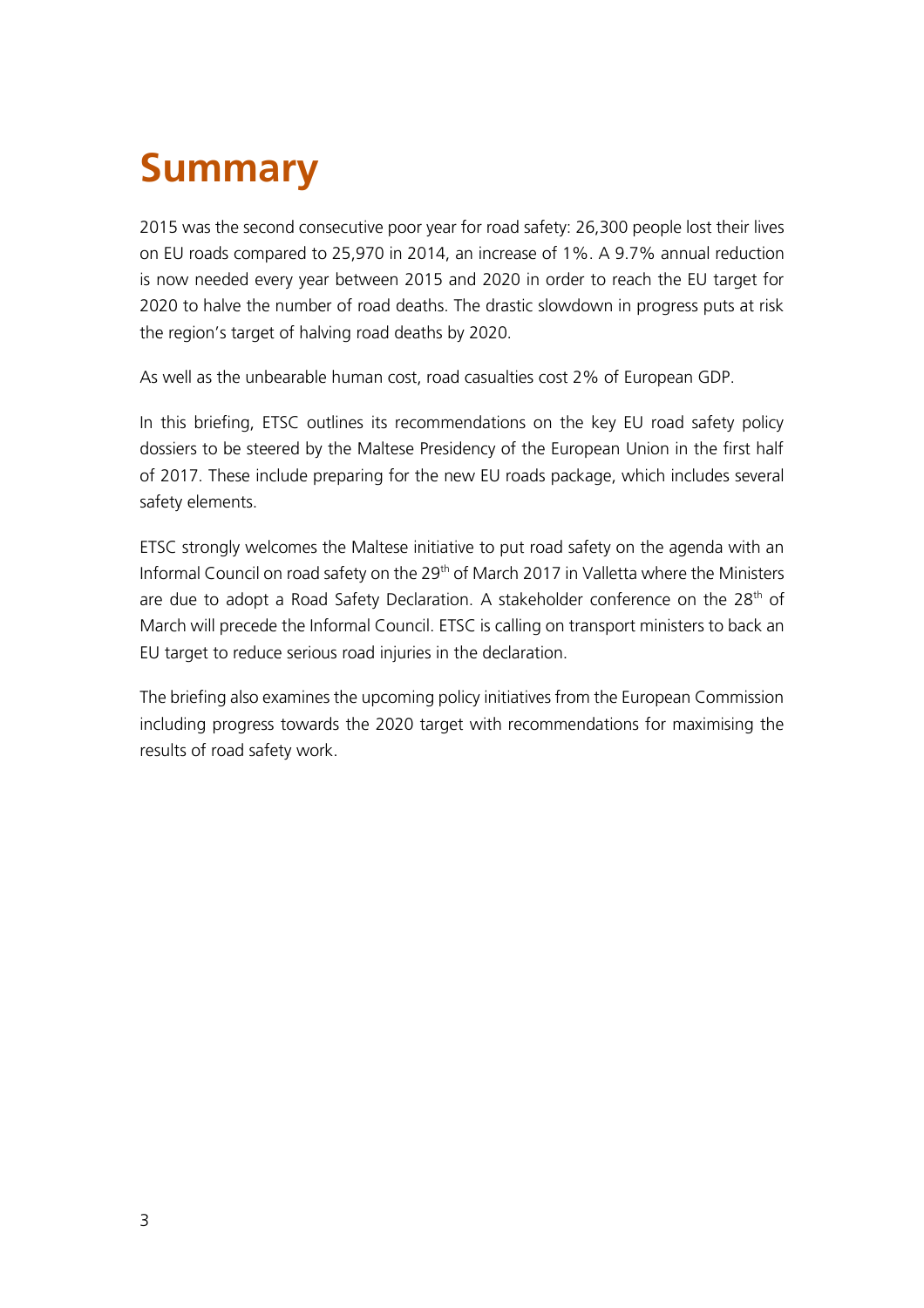### **Context**

The annual socio-economic cost of road traffic deaths and injuries was estimated to be equivalent to around 2% of GDP, or EUR 250 billion in 2012<sup>1</sup>. Alongside legal and moral obligations, there is also a strong economic case to include the prevention of road traffic deaths and serious injuries in EU health policy as well as transport policy.

The total value of the reductions in road deaths in the EU28 for 2015 compared to 2010 is thus estimated at approximately 10.4 billion  $\epsilon$ , and the value of the reductions in the years 2011-2015 taken together compared with four years at the 2010 rate is about  $\epsilon$  40.6 billion. If the EU countries had moved towards the 2020 road safety target through constant progress of 6.7%, the greater reductions in deaths in the years 2011-2015 would have increased the benefit to society by about 16.7 billion  $\epsilon$  to about 57.3 billion  $\epsilon$  over those years.

Given the financial difficulties that many EU countries face due to the economic slowdown, the value to society of improving road safety should be taken into account in the policy and budgetary planning process, expressing in monetary terms the moral imperative of reducing road risk.

The high value of societal costs avoided during 2011-2015 shows once more that the saving potential offered by sustained road safety improvements is considerable, making clear to policy-makers the potential for road safety policies to provide a sound investment.

The Maltese Presidency, together with the European Commission and the European Parliament, should acknowledge the strong return on investment of road safety improvements and prioritise life saving measures at EU and national level.

<sup>&</sup>lt;sup>1</sup> WHO (2004), World report on road traffic injury prevention.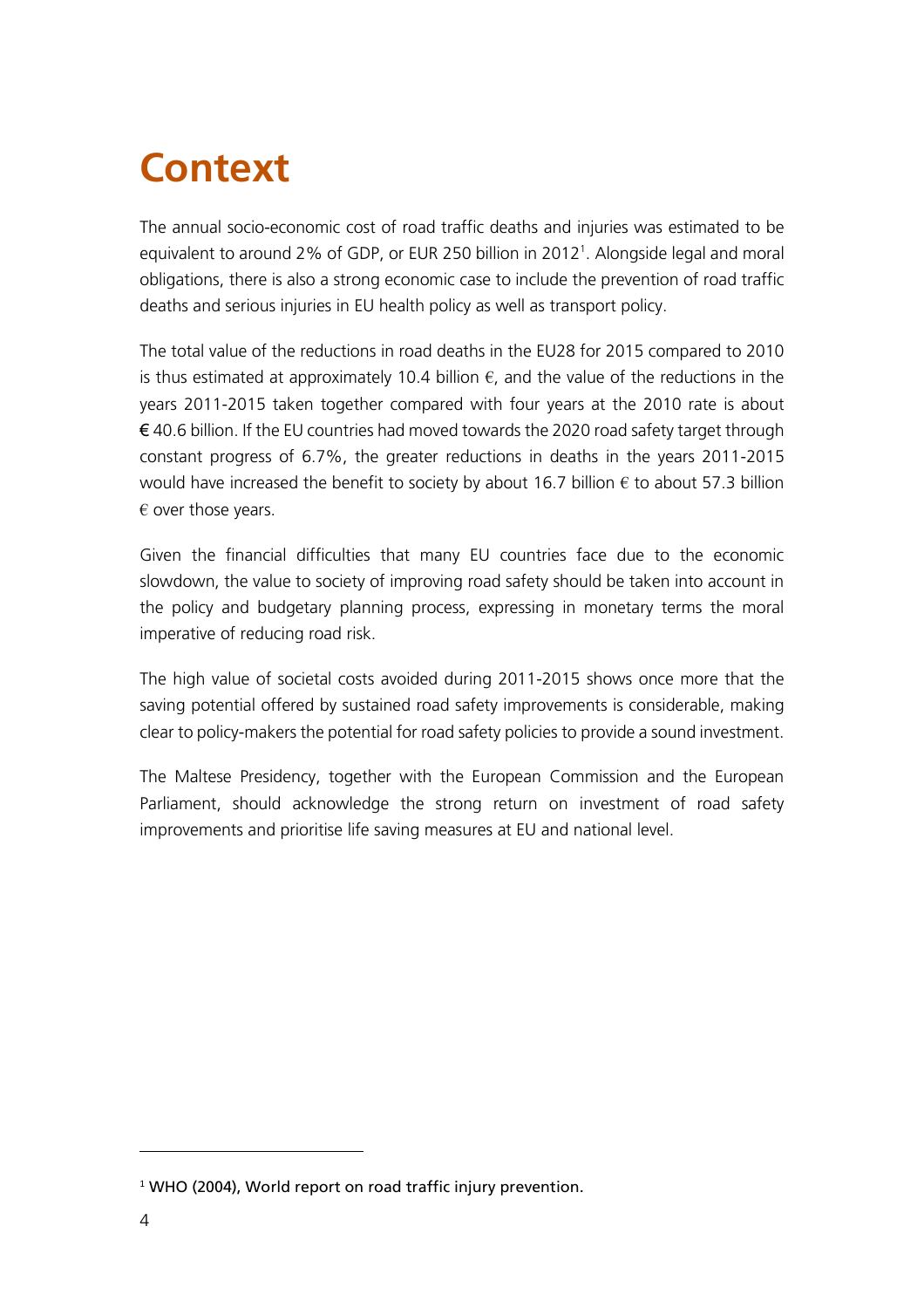## **Key priorities for the Maltese presidency**

#### **Reversing the slowdown in reduction in road deaths and increase in serious injuries**

The EU28 collectively reduced the number of road deaths by 17% over the period 2010- 2015, far less than the required reduction of 29% (Fig.1) needed to meet the 2020 target. Since the setting of the new road safety target Greece, Portugal, Spain and Denmark are the only EU member states that have maintained progress towards the 29% reduction. Norway (a non-EU country) made the most progress of all countries tracked by the ETSC PIN programme.<sup>2</sup>



**Fig.1: Relative change in road deaths between 2010 and 2015**. \*National provisional estimates used for 2015, as the final figures for 2015 are not yet available at the time of going to print. \*\*UK data for 2015 are GB provisional total for year ending September 2015 and Northern Ireland total for the calendar year 2015. Numbers of deaths in LU and MT are small and therefore subject to substantial annual fluctuation.

Since 2010, the average annual progress in reducing the number of road deaths in the EU28 has been 3.6%. A 6.7% year-to-year reduction is needed between 2010 and 2020 to reach the target through consistent annual progress. Since the slowdown in 2014 and 2015, the number of road deaths over the period 2016-2020 now has to be reduced at a much faster pace of 9.7% each year for the EU to be on track by 2020.

<sup>2</sup> www.etsc.eu/pin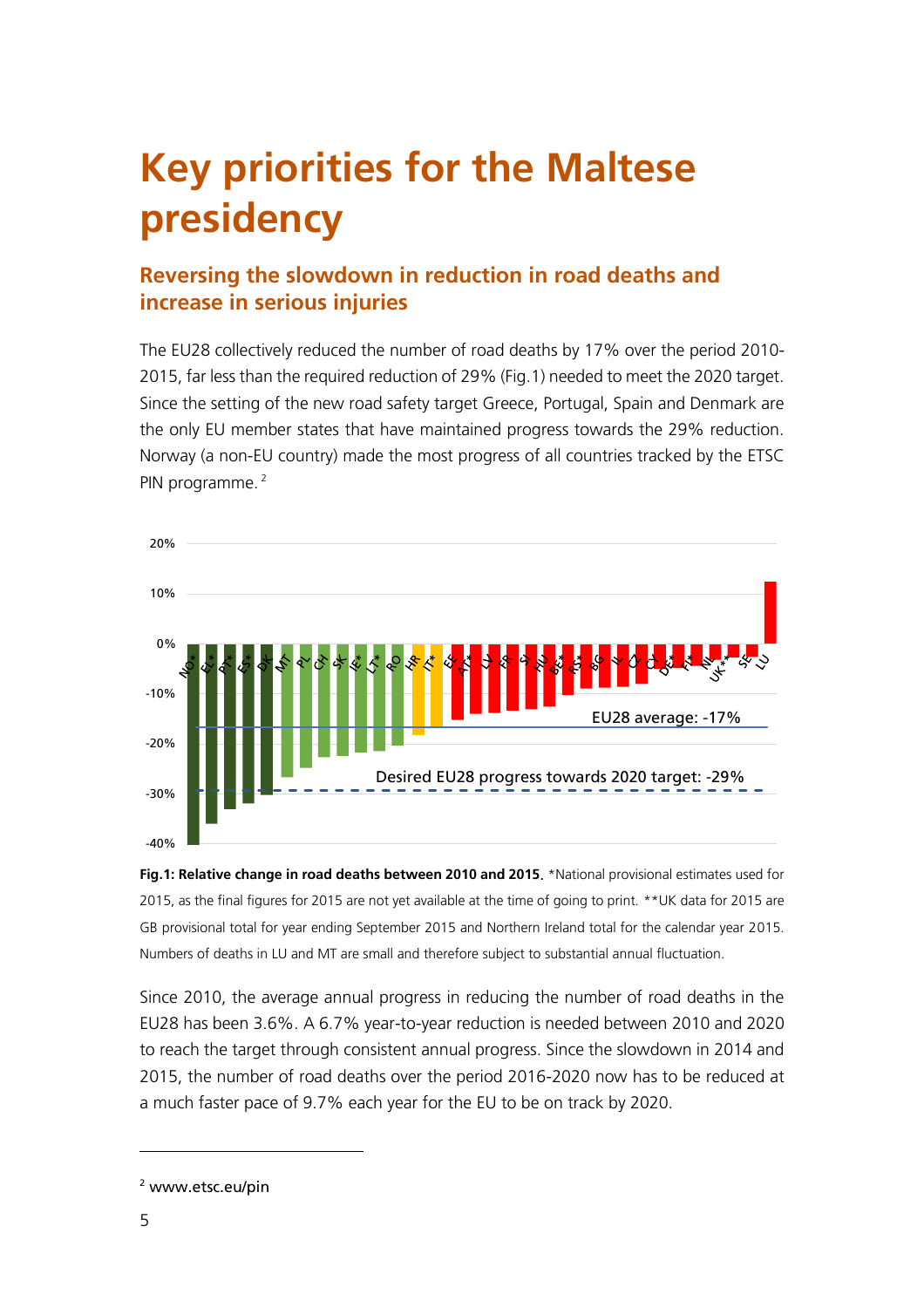#### **First ever EU-wide estimate of the annual number of serious road injuries based on the MAIS3+ definition**

In spring 2016, the European Commission, for the first time, published an estimate for the number of people seriously injured on Europe's roads: 135,000 in 2014.<sup>3</sup> This move required the adoption by all EU member states of a common definition of what constitutes a serious road injury, i.e. an in-patient with an injury level of MAIS 3 or more.

ETSC recommends the EU to adopt a target of 50% reduction between 2015 and 2025 in the number of people seriously injured on the roads. Between 2001 and 2014 at least 10 countries across Europe have reduced seriously injured at similar rates to deaths. So it is reasonable for Europe's ambition for reducing serious injuries to be as challenging as its ambition for reducing deaths.

In addition, the EU should adopt a joint strategy including measures against which delivery can be made accountable. In 2016, ETSC published a proposal for an EU strategy to reduce the number of people seriously injured on EU roads.<sup>4</sup>

 $\overline{\phantom{a}}$ 

<sup>&</sup>lt;sup>3</sup> European Commission Press release (March 2016), <u>http://goo.gl/w0lQkv</u>

<sup>&</sup>lt;sup>4</sup> ETSC (2016), A Proposal for a strategy to reduce the number of people seriously injured on EU roads<http://etsc.eu/JtVp3>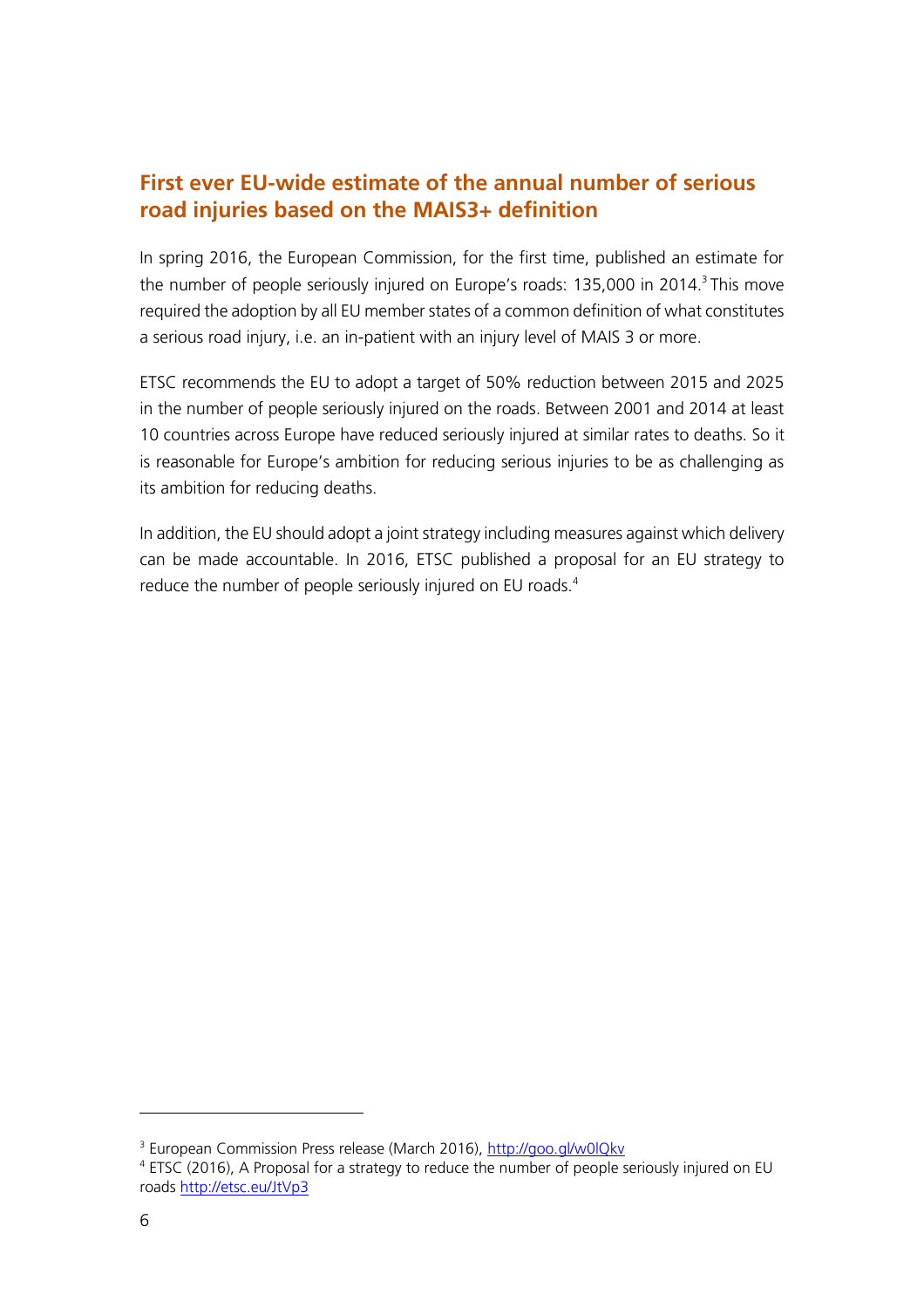### **New road safety initiatives from the European Commission in 2017**

#### **Vehicle Safety**

The European Commission is currently preparing a review of the General Safety Regulation 661/2009, a piece of legislation regulating vehicle safety and in-vehicle technology in the EU<sup>5</sup>. A new report on the implementation of the GSR was published in December 2016, where the European Commission has identified a range of new vehicle safety technologies that are suitable for mandatory fitting as part of a review of EU vehicle safety legislation.<sup>6</sup>

The report names technologies including Intelligent Speed Assistance (ISA) and seat belt reminder systems in passenger seats as 'feasible in terms of the technology required', already available on the market and offering a positive benefit-cost ratio. To mitigate pedestrian and cyclist deaths, ETSC also supports the EC recommendation for mandating Advanced Emergency Braking (AEB), which can detect vulnerable road users.

These represent the high priorities for ETSC as they are mature technologies that are ready for deployment, however, the true safety potential will only be realised if the more advanced versions of the systems are introduced, and on a shorter timescale than that proposed by the European Commission.

ETSC would also like to see uniform standards for alcohol interlocks in Europe, which ensure that vehicle interfaces make it possible to easily fit an alcohol interlock. A key obstacle to wider use of alcohol interlocks is the lack of a standardised connection point on vehicles. Instead of this option, the Commission proposes to simply ask manufacturers to supply device installers with model-specific instructions, a much more cumbersome approach. The proposal is especially weak considering it is the only technical remedy proposed to tackle drink driving, which is responsible for around a quarter of road deaths in the EU.

With this addition, the three high-risk behaviours that cause many deaths can be

 $\overline{a}$ 

<sup>5</sup> ETSC (2015) ETSC Position on the GSR Revision.

[http://etsc.eu/wpcontent/uploads/2015\\_03\\_gsr\\_review\\_pp.pdf](http://etsc.eu/wpcontent/uploads/2015_03_gsr_review_pp.pdf)

<sup>&</sup>lt;sup>6</sup> European Commission (2016) Staff Working Document and Communciation Saving Lives : Boosting Car Safety in the EU<http://bit.ly/2h7GKy1>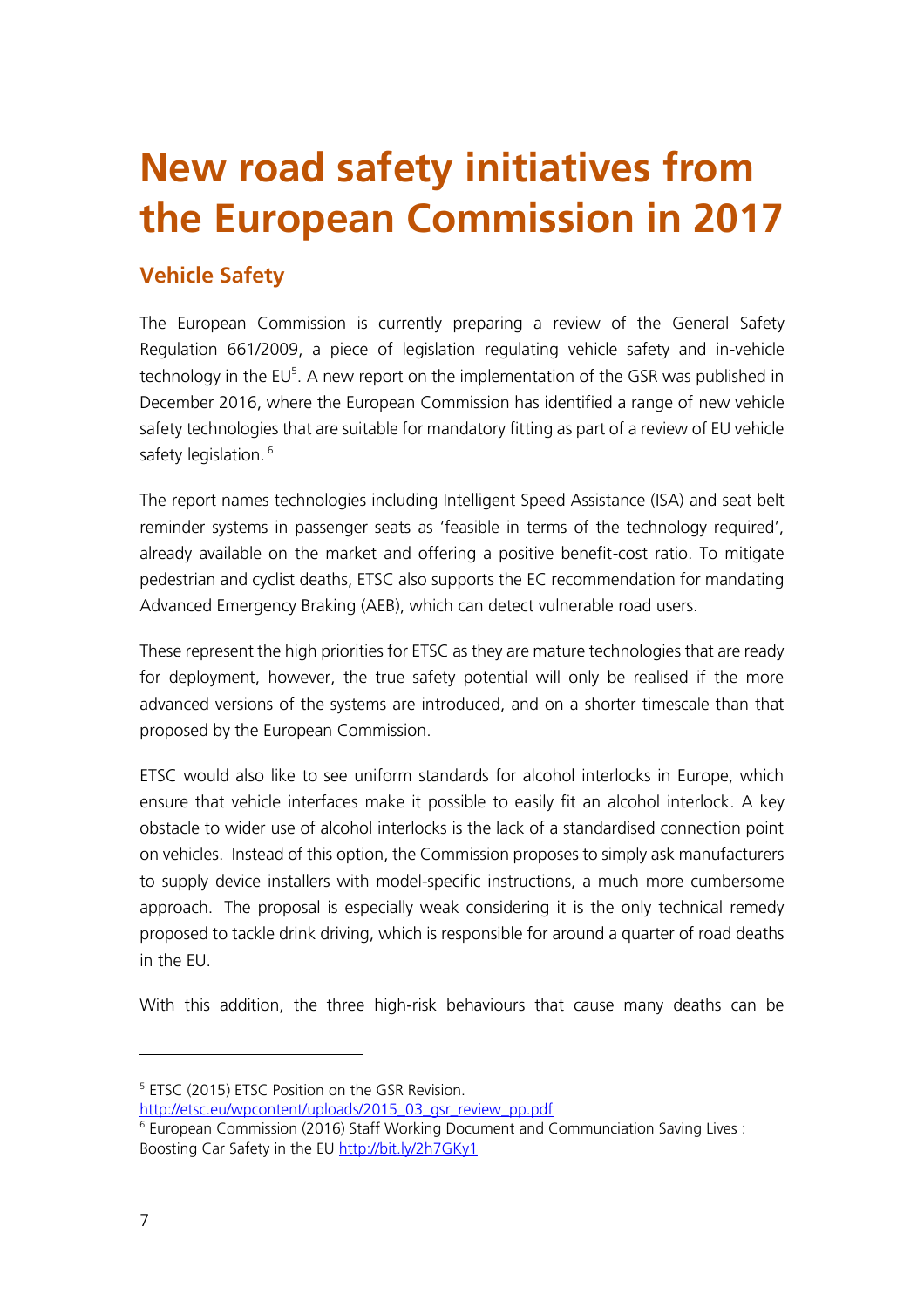addressed: speeding, drink driving and non-use of seat belts.

The General Safety Regulation also includes the opportunity to mandate safety improvements to HGV fronts as well as underrun protection, measures that ETSC fully supports for swift introduction and uptake. In its recent report the Commission has failed to include 'front underrun protection' for lorries – physical changes that would help deflect vehicles, cyclists and pedestrians in the event of a collision. The proposed deadline of 2028 for introducing 'direct vision' requirements that would enable drivers to see pedestrians and cyclists around the vehicle is also far too long.

A European Commission legislative proposal on the review of the 'General Safety Regulation' (GSR) is expected later in 2017.

The Maltese Presidency should take the initiative to promote the safety benefits of these key measures and promote their uptake in the EU with the context of the Review of the General Safety Regulation.

#### **Pedestrian and Cyclist Protection**

The European Commission is currently reviewing the Pedestrian Safety Regulation adopted in 2009. In the European Union, some 21% of all road deaths are pedestrians.<sup>7</sup> The largest share of these are 65 years or over. <sup>8</sup> The current Regulation 78/2009 lays down vehicle type approval requirements with respect to the protection of pedestrians and other vulnerable road users. It provides for the mandatory installation of Brake Assist Systems on N1 and M1 vehicles in an attempt to compensate for the relaxation of certain parameters on passive safety performance tests. ETSC fought hard against the relaxation of the tests arguing that the benefits accident avoidance technologies offer should have been additional rather than substitutive.<sup>9</sup> There is now scope for further improving the current tests covering pedestrian upper leg and pelvis to bonnet leading edge tests and the adult head to windscreen test. The aforementioned European Commission communication on the review of the 'General Safety Regulation' (GSR) also covers Pedestrian Protection. ETSC regrets that it did not include the a new crash test critical to improving pedestrian protection, namely the 'upper leg form to bonnet leading edge' test and strongly calls upon the EC to include this within the legislative proposal which is due to follow later in 2017.

<sup>&</sup>lt;sup>7</sup> European Commission (2016) Staff Working Document and Communciation Saving Lives : Boosting Car Safety in the EU<http://bit.ly/2h7GKy1>

<sup>&</sup>lt;sup>8</sup> [http://ec.europa.eu/transport/road\\_safety/users/pedestrians/index\\_en.htm](http://ec.europa.eu/transport/road_safety/users/pedestrians/index_en.htm)

<sup>&</sup>lt;sup>9</sup> ETSC, 2013, CARS2020 Position [http://etsc.eu/wp-content/uploads/2014/03/CARS\\_2020\\_ETSC-](http://etsc.eu/wp-content/uploads/2014/03/CARS_2020_ETSC-Contribution_May_2013.pdf)[Contribution\\_May\\_2013.pdf](http://etsc.eu/wp-content/uploads/2014/03/CARS_2020_ETSC-Contribution_May_2013.pdf)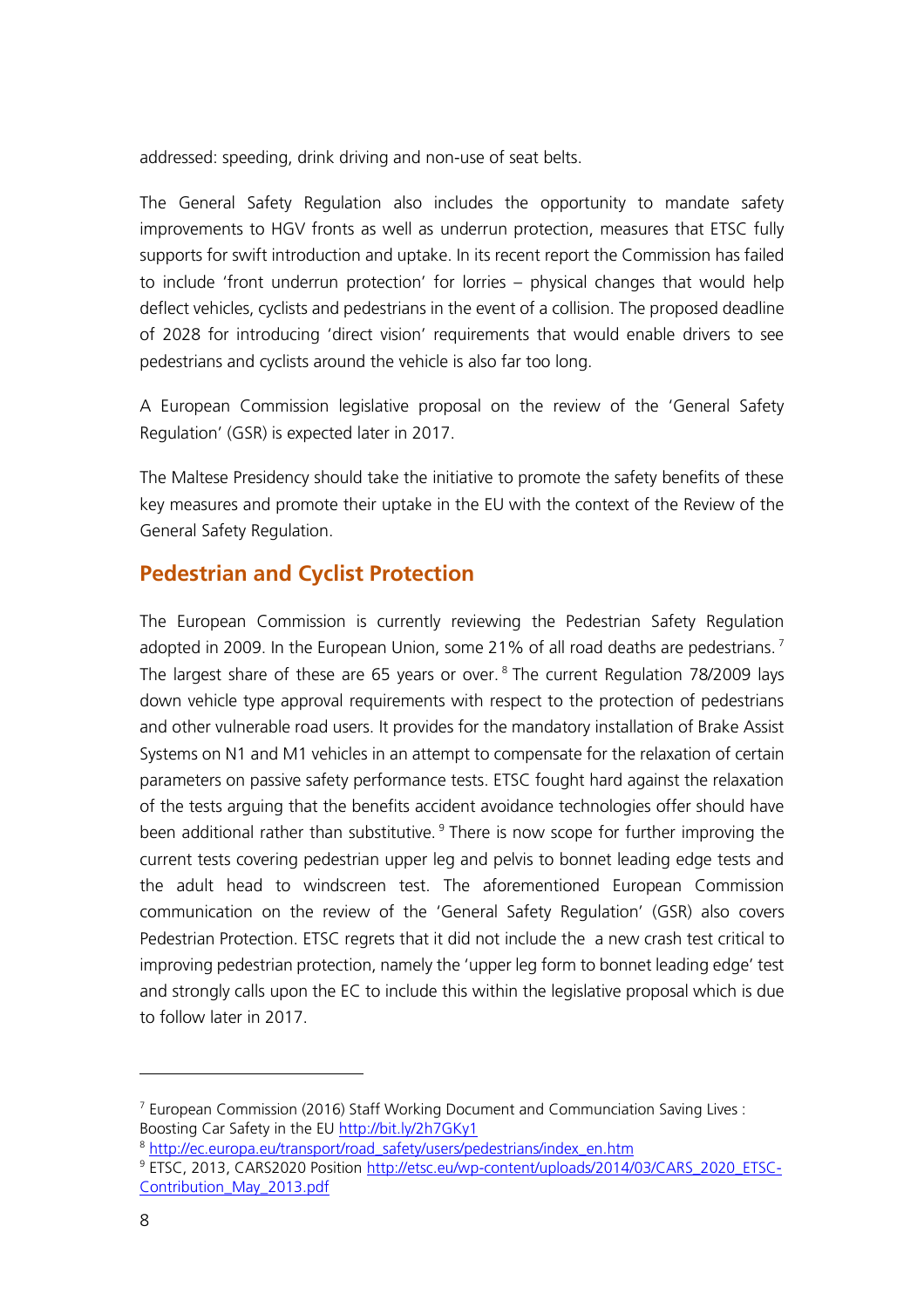#### **Professional Driver Training**

The European Commission is due to put forward a proposal to review the Directive on the Initial Qualification and Periodic Driver Training of drivers of certain vehicles (2003/59). This review is welcomed by ETSC.

Before the advent of the Directive very few EU drivers had followed professional competence training. The Directive includes a syllabus which covers elements to improve road safety in general. An objective of the Directive is also to make drivers aware of the risks of the road and of accidents at work. ETSC would welcome an update of the topics covered in the syllabus and further harmonisation of the content. ETSC would also call for new topics such as driver awareness of what it is like to be a cyclist interacting with large vehicles and the dangers of distracted driving to be included.

Member States issue the driver with a certificate of professional competence, referred to as 'CPC', certifying his or her initial qualification or periodic training. These skills and knowledge are kept up to date through periodic training. Periodic training is designed to complement the individual driver's work and be relevant to their everyday job. For both the initial and periodic training ETSC would welcome a shift to more quality in the training reaching "learning outcomes" as set out in the European Quality Assurance Reference Framework for Vocational Education & Training (EQAVET). "Learning outcomes" can be defined as what a learner knows, understands and is able to do after completion of a learning process, as opposed to length of study. This would help the Directive contribute to better engagement in the training by the participants and increased professionalism amongst this group of workers.

All professional drivers should follow specific driver training because of the greater risks they face and associated responsibility they hold. ETSC would support ending the exemptions that currently exist in the Directive under Article 2. Nearly 4,000 deaths occurred in Europe in 2012 in collisions involving vans<sup>10,11</sup>. ETSC advocates the extension of driver training under the CPC to van drivers<sup>12.</sup> Very often employees have to drive vans on a daily basis, spending as much as half of their working time on the road. Monitoring of the training centres should also be introduced. Finally, professional driver trainers should follow proper qualifications themselves and ETSC would support the proposal for a certification scheme linked to national standards.

 $\overline{\phantom{a}}$ 

<sup>&</sup>lt;sup>10</sup> ETSC, 2013, 7th Annual Road Safety Performance Index (PIN) Report.

 $11$  Goods vehicles with a maximum permitted mass below 3.5 tons.

<sup>&</sup>lt;sup>12</sup> ETSC, 2012, Fit for Road Safety: From Risk Assessment to Training.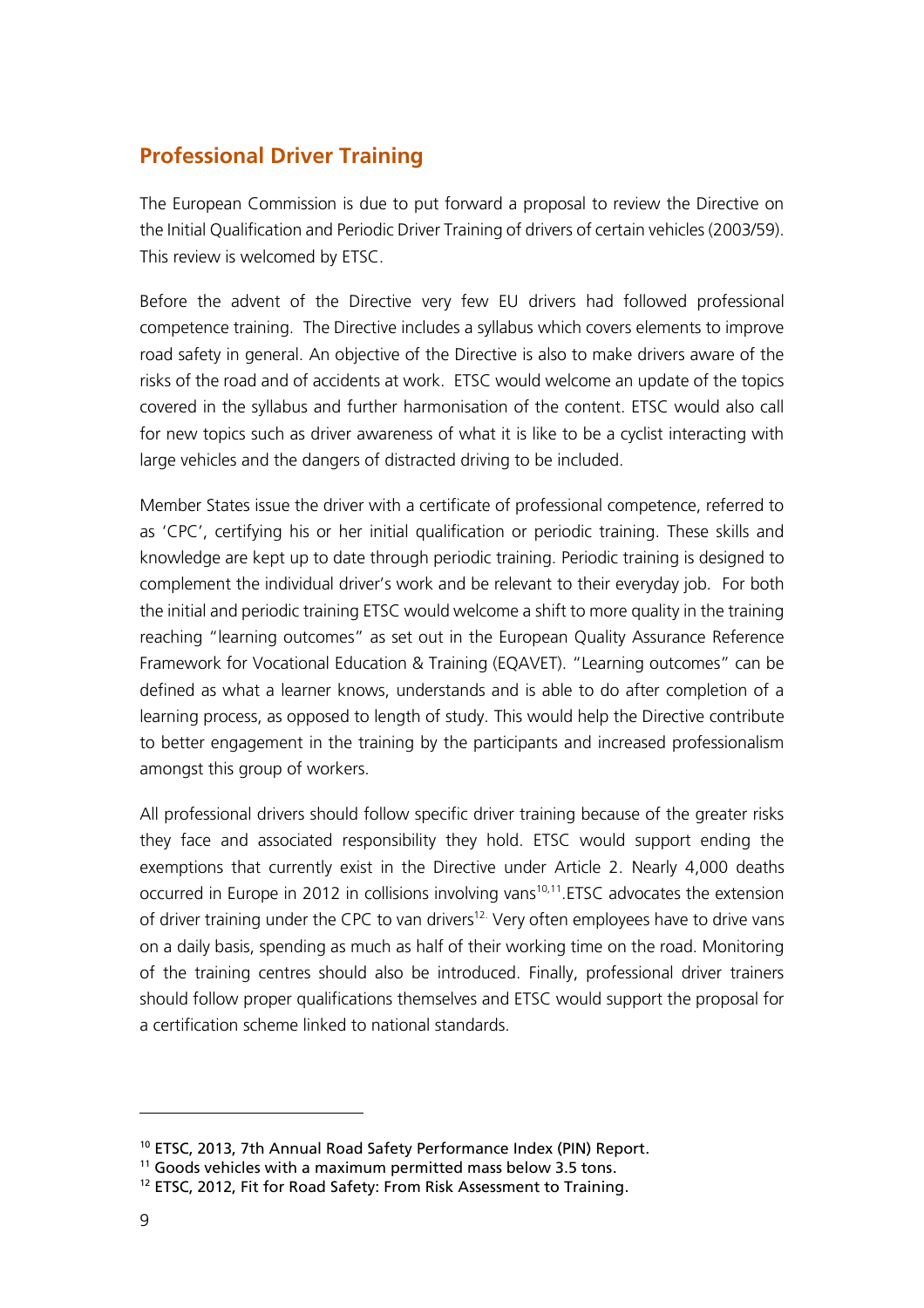#### **Infrastructure safety**

The European Commission is reviewing the Infrastructure Safety Directive adopted in 2008. A study commissioned by the European Commission has found that the impact has been positive for road safety in a number of key areas<sup>13</sup>.

ETSC supports the European Commission's recognition and findings of the study that much more benefit could be achieved by extending the principles of Directive 2008/96 to other parts of the road network, in particular rural roads, where many more road users are killed. Almost half of EU countries already apply the rules on some other parts of their national road networks<sup>14</sup>. The application of the infrastructure safety Directive to the TEN-T roads has been calculated to potentially save 600 lives and prevent 7,000 serious injuries: if applied to all motorways and main roads, this rises to 1,300 lives<sup>15</sup>. In the EC Policy Orientations 2011-2020, the EC recommended to EU Member States to extend these requirements to the secondary road network (i.e. beyond the main motorways). This has become even more of a priority given the new objective to reduce serious injuries. Investment should also be continued to be made in road maintenance, even in times of financial hardship.

Within the context of the EU Refit<sup>16</sup> programme to cut red tape, the tunnel safety Directive 2004/54 on minimum safety requirements for tunnels in the trans-European road network will be evaluated with a possible view to revise or repeal it. ETSC strongly supports the upholding of this important piece of EU road safety legislation and is looking forward to inputting its expert knowledge to this review process.

### **Further Reading**

ETSC (2016) 10<sup>th</sup> Road Safety Performance Index Report <http://etsc.eu/wp-content/uploads/10-PIN-annual-report-FINAL.pdf>

 $\overline{a}$ 

<sup>13</sup> [http://ec.europa.eu/transport/facts-fundings/evaluations/doc/2014-12-ex-post](http://ec.europa.eu/transport/facts-fundings/evaluations/doc/2014-12-ex-post-evaluation-study-road-infra-safety-mgmnt.pdf)[evaluation-study-road-infra-safety-mgmnt.pdf](http://ec.europa.eu/transport/facts-fundings/evaluations/doc/2014-12-ex-post-evaluation-study-road-infra-safety-mgmnt.pdf)

<sup>&</sup>lt;sup>14</sup> ETSC (2015) Ranking EU Progress on Improving Motorway Safety (PIN Flash 28). <sup>15</sup> Rosebud Project (2005).

[http://ec.europa.eu/transport/road\\_safety/pdf/projects/rosebud.pdf](http://ec.europa.eu/transport/road_safety/pdf/projects/rosebud.pdf) <sup>16</sup> [http://ec.europa.eu/smart-regulation/refit/index\\_en.htm](http://ec.europa.eu/smart-regulation/refit/index_en.htm)